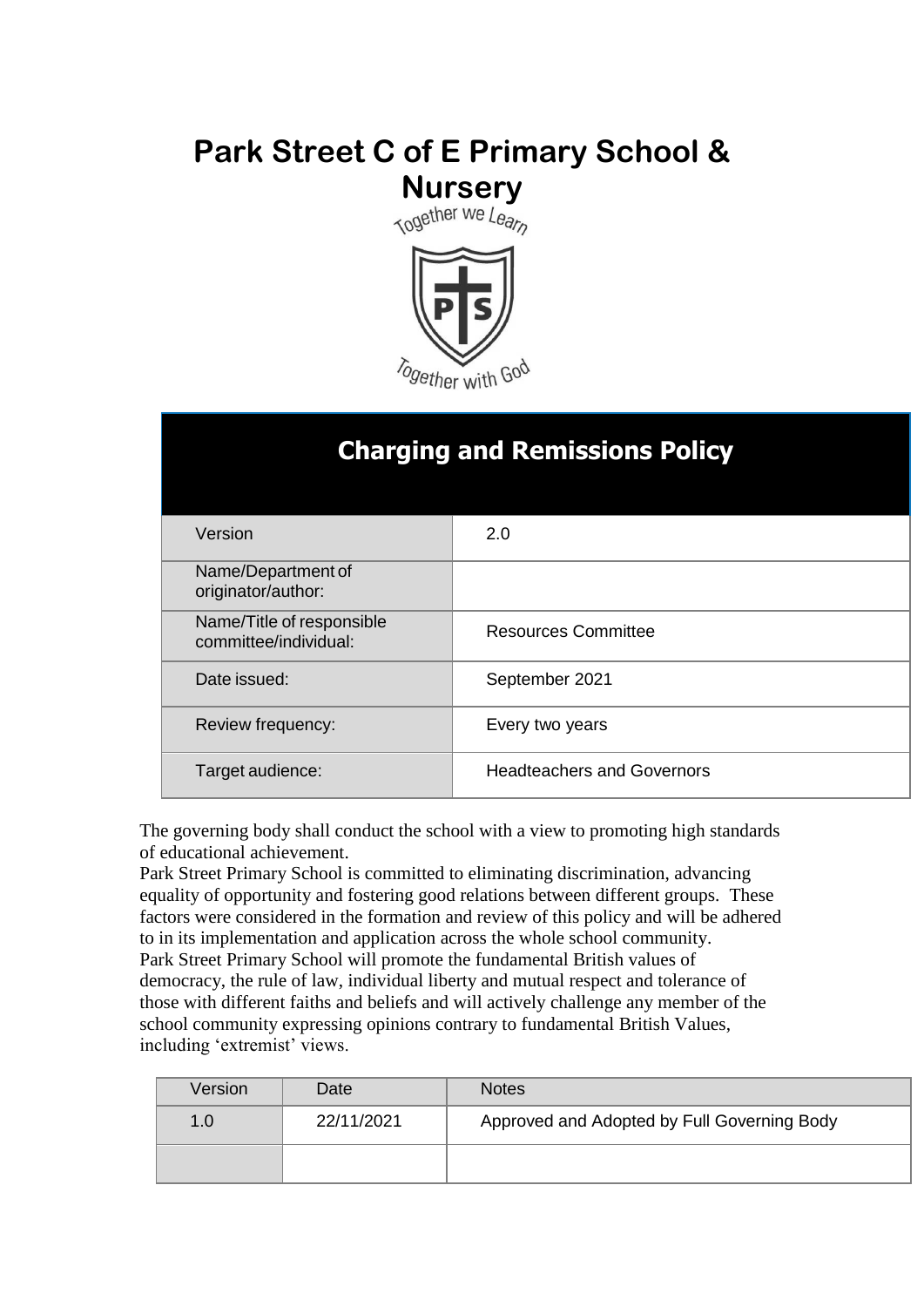# **Rationale**

Park Street CofE Primary School and Nursery believe that all our pupils should have an equal opportunity to benefit from school activities and visits (curricular and extracurricular) independent of their parents financial means. This policy describes how we will do our best to ensure a good range of visits and activities is offered and, at the same time, try to minimise the financial barriers which may prevent some pupils taking full advantage of the opportunities.

The 1996 Education Act requires all schools to have a policy on charging and remissions for school activities, which will be kept under regular review.

The policy identifies activities for which:

- Voluntary donations may be requested
- Charges will be made
- Charges will not be made
- Charges may be waived.

# **Voluntary Contributions**

Separately from the matter of charging, schools may always seek voluntary contributions in order to offer a wide variety of experiences to pupils. All requests for voluntary contributions, their voluntary nature and the fact that pupils of parents who do not make such contributions will be treated no differently from those who have.

The law says:

- If the activity cannot be funded without voluntary contributions the Governing Body or Headteacher will make this clear to parents from the outset.
- No child will be excluded from an activity because his or her parents are unable or unwilling to pay.
- If insufficient contributions raised, the trip or activity may have to be cancelled

# **In line with HCC Guidance no charges will be made for:**

- a. An admission to any maintained school.
- b. Education provided during school hours (including the supply of any materials, books, instruments or other equipment.)
- c. Education provided outside school hours if it is part of the National Curriculum, or part of a syllabus for a prescribed public examination, that the pupil is being prepared for at school, or part of the school's basic curriculum for Religious Education.
- d. Education provided on any trip that takes place during school hours. (See section4) if it is part of the school's basic curriculum, or part of the school's basic curriculum for Religious Education.
- e. Supply teachers to cover for those teachers who are absent from school accompanying pupils on a residential trip.
- f. Transport provided in connection with an educational trip.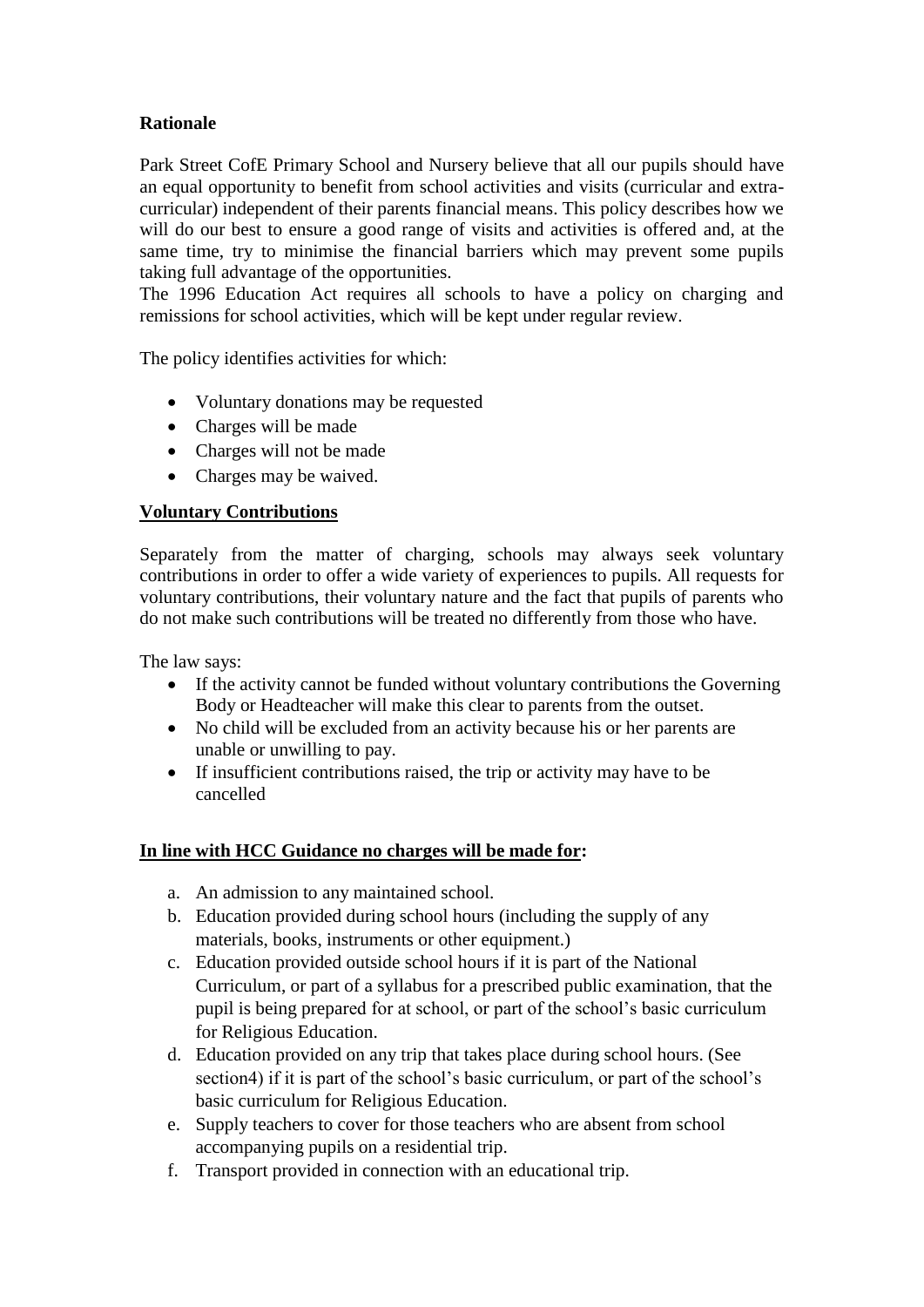# **In line with HCC Guidance charges may be made for:**

#### **Activities outside School Hours**

Residential and non-residential activities (other than those listed in Section 3 above) which take place outside school hours but only if the majority of the time spent on that activity takes place outside school hours (time spent on travel counts in this calculation if the travel itself occurs during school hours).

## **Residential visits during school hours**

The board and lodging costs (but only these costs) of residential trips deemed to take place during school time. However, pupils whose parents are in receipt of Universal Credit (see Remissions Policy below) will be exempt from paying the cost of board and lodging.

[To determine whether a residential trip/visit is in or out of school time, the following applies: If the number of school sessions on a residential trip is equal to or greater than 50% of the number of half days spent on the trip it is deemed to have taken place during school hours (even if some activities take place late in the evening). Whatever the starting or finishing times of the school day, regulations require that the school day is divided into two sessions. A 'half day' means any period of twelve hours ending with noon or midnight on any day].

#### **Music Tuition**

Music tuition for individuals or appropriately sized groups, to play a musical instrument which is not an essential part of the National Curriculum.

#### **Voluntary Contributions**

Nothing in legislation prevents a school Governing Body from asking for voluntary contributions for the benefit of the school or any school activities. However, if the activity cannot be funded without voluntary contributions, this will be made clear to parents at the onset.

No child will be excluded from an activity simply because his or her parents are unable or unwilling to pay, but if insufficient voluntary contributions are raised to fund an activity or visit, then it will be cancelled.

#### **School Charging Policy**

#### **Activity/Items that will be charged for:**

- a. Materials, books instruments or equipment, where a parent wishes their child to own them.
- b. Music tuition which is not an essential part of the National Curriculum.
- c. The board and lodging component of Residential Trips.
- d. After school clubs delivered by external providers.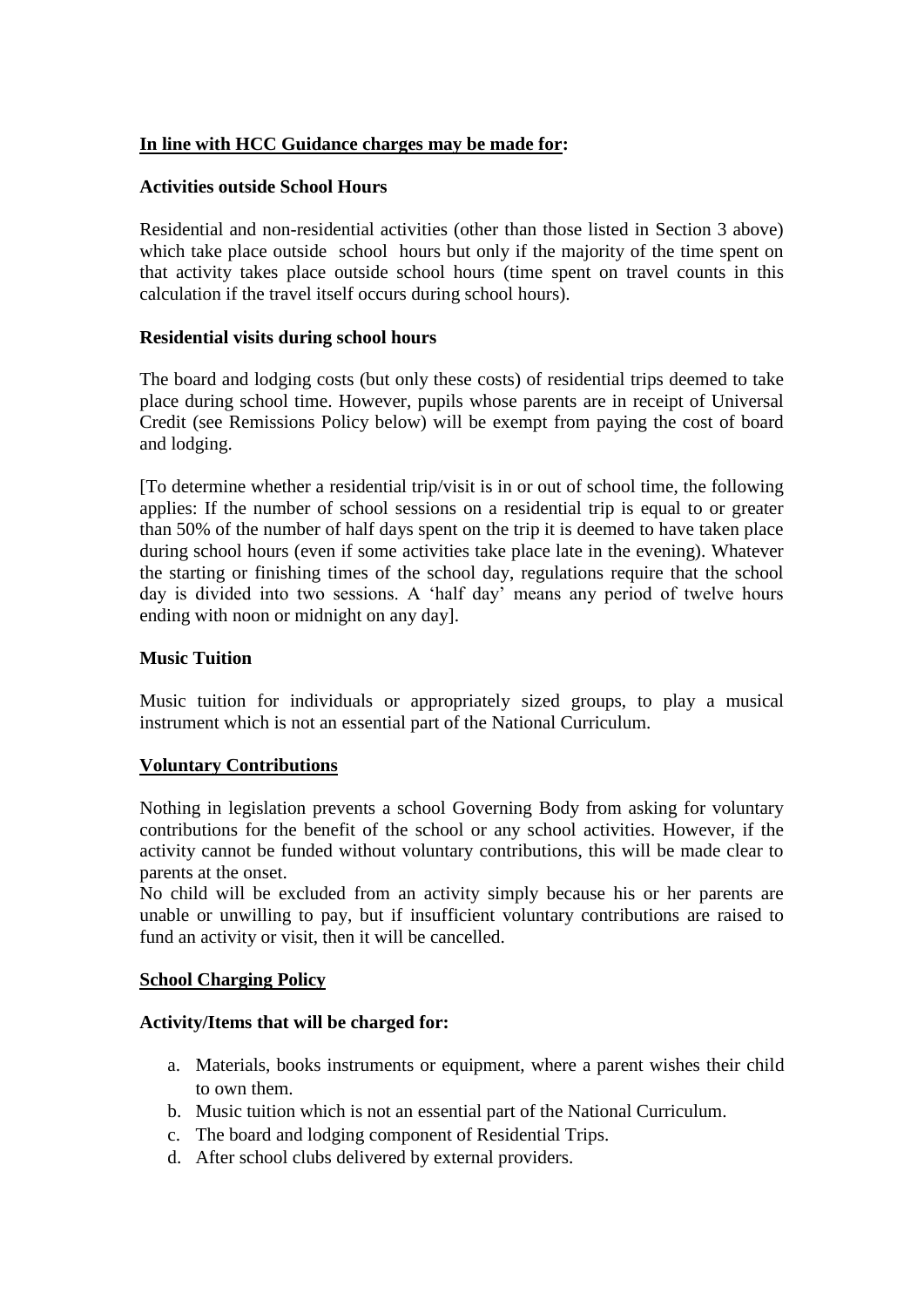Financial support is available as outlined below.

# **Voluntary Contributions may be asked for the following:**

- a. Ingredients when cooking.
- b. Swimming Lessons- these take place in school time and are part of the National Curriculum. We have to charge for these including the transport but it is a voluntary contribution.
- c. Workshops, speakers etc. to enhance the curriculum.
- d. Trips and visits to enhance the curriculum and provide first-hand experience.

Financial Support is available as outlined below.

NB. The prices quoted for any of the above will never exceed the actual cost. Fundraising and Charity Events are considered to fall outside this policy.

## **Support offered to families who have difficulty making a financial contribution**

Parents are advised to make an appointment with the Headteacher to discuss this.

## **Families qualifying for Charges to be waived or help with Charges**

Financial Support is available for children eligible for free school meals and for families in receipt of Universal Credit.

#### **Additional Considerations**

The Governing Body recognises its responsibility to ensure that the offer of activities and educational visits does not place an unnecessary burden on family finances. To this end we will try to adhere to the following guidelines:

- Where possible we shall publish a list of planned activities and visits (and their approximate costs) at the beginning of a term (or earlier in the case of Residential Trips and the Pantomime) so that parents can plan ahead.
- Parents will be able to pay by instalments.
- Payment will be requested when the trip is booked to help to avoid late cancellations.
- If trips are underfunded they will be cancelled.
- The Governing Body and the Headteacher will monitor the number of trips/activities suggested by Staff so that parents are not asked for too many contributions in one term or year.

#### **Refunds**

Visits are costed as accurately as possible. However a surplus may result however carefully the costing has been carried out. In the case of a surplus of income over expenditure, this will be offered to all of the parents who contributed towards the cost of the visit. It will be offered in the form of a letter; the parents have to respond to the letter if they wish to have the surplus paid back to them, or allow the school to keep